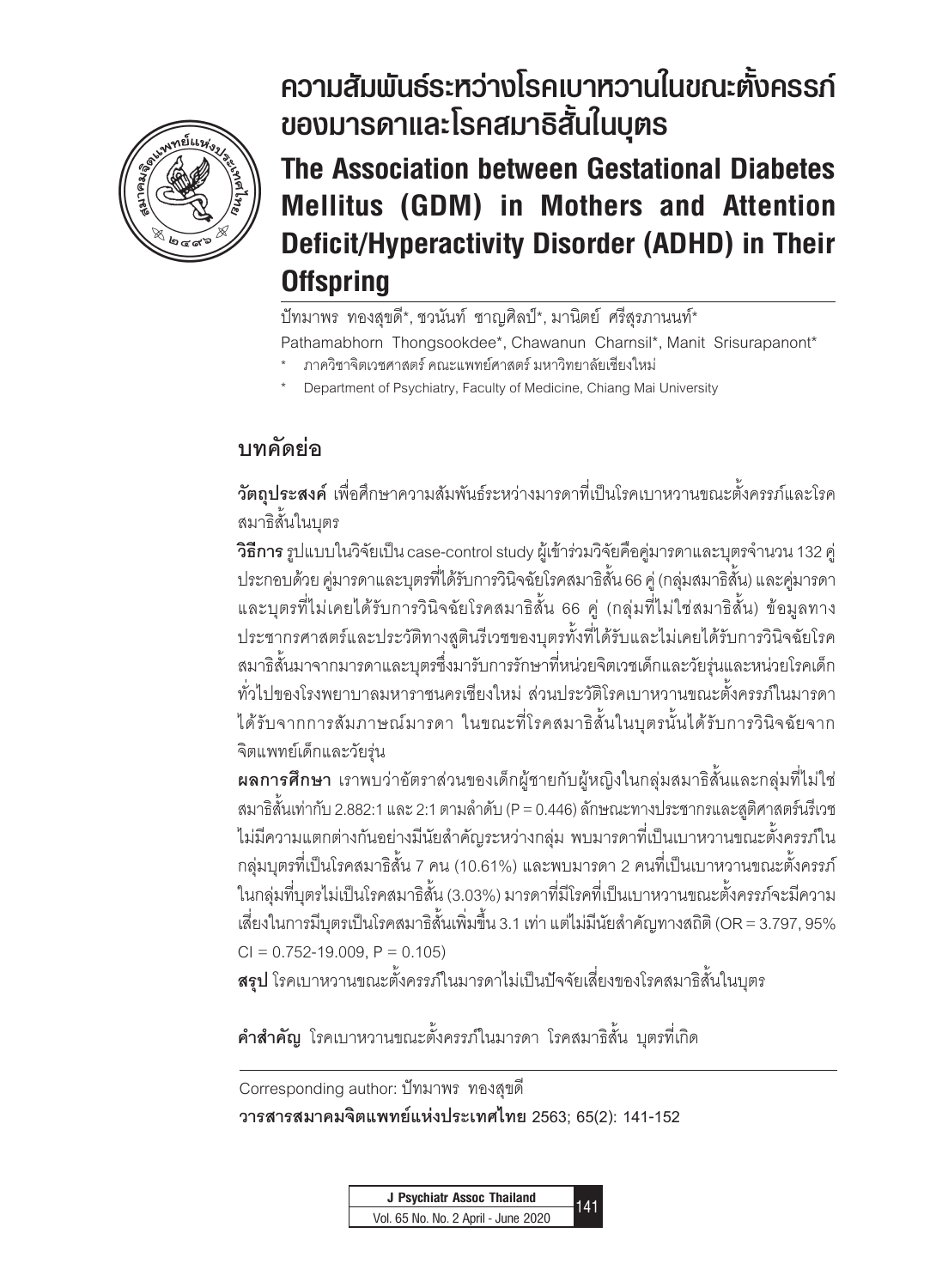## **ABSTRACT**

**Objective :** To examines the association between gestational diabetes mellitus (GDM) in Thai mothers and attention deficit/hyperactivity disorder (ADHD) in their offspring. **Method :** The case-control study was conducted. We enrolled 132 mother-child pairs, consisting of 66 mothers with ADHD in their offspring (ADHD group) and 66 mothers without ADHD in their offspring (non ADHD group). Demographic data and obstetric and neonatal history affecting ADHD in offspring were obtained from mothers and corresponding children seeking treatment from the Child and Adolescent Psychiatric Unit and General Child Disease Unit of Maharaj Nakorn Chiang Mai Hospital. Maternal GDM history was obtained by an interview. The ADHD in the offspring was diagnosed by certified Thai child and adolescent psychiatrists.

**Results :** We found the ratio of male vs. female children in the ADHD and the non ADHD group to be 2.882:1 and 2:1 respectively ( $P = 0.446$ ). Demographic and obstetric characteristics were not significantly different between the groups. Maternal GDM was found in seven mothers in the ADHD group (10.61%) and two mothers in the non ADHD group (3.03%). In comparison with mothers without GDM, mothers with GDM had an increased risk of having offspring with ADHD, but without statistical significance  $(OR = 3.797, 95\% CI = 0.752-19.009, P = 0.105).$ 

**Conclusion :** GDM is not the factor that increased the risk of ADHD diagnosis in children. However, it performs the trend of association that GDM might increase the risk of ADHD.

**Keywords :** gestational diabetes mellitus, attention deficit/hyperactivity disorder, offspring

Corresponding author: Pathamabhorn Thongsookdee

**J Psychiatr Assoc Thailand 2020; 65(2): 141-152**

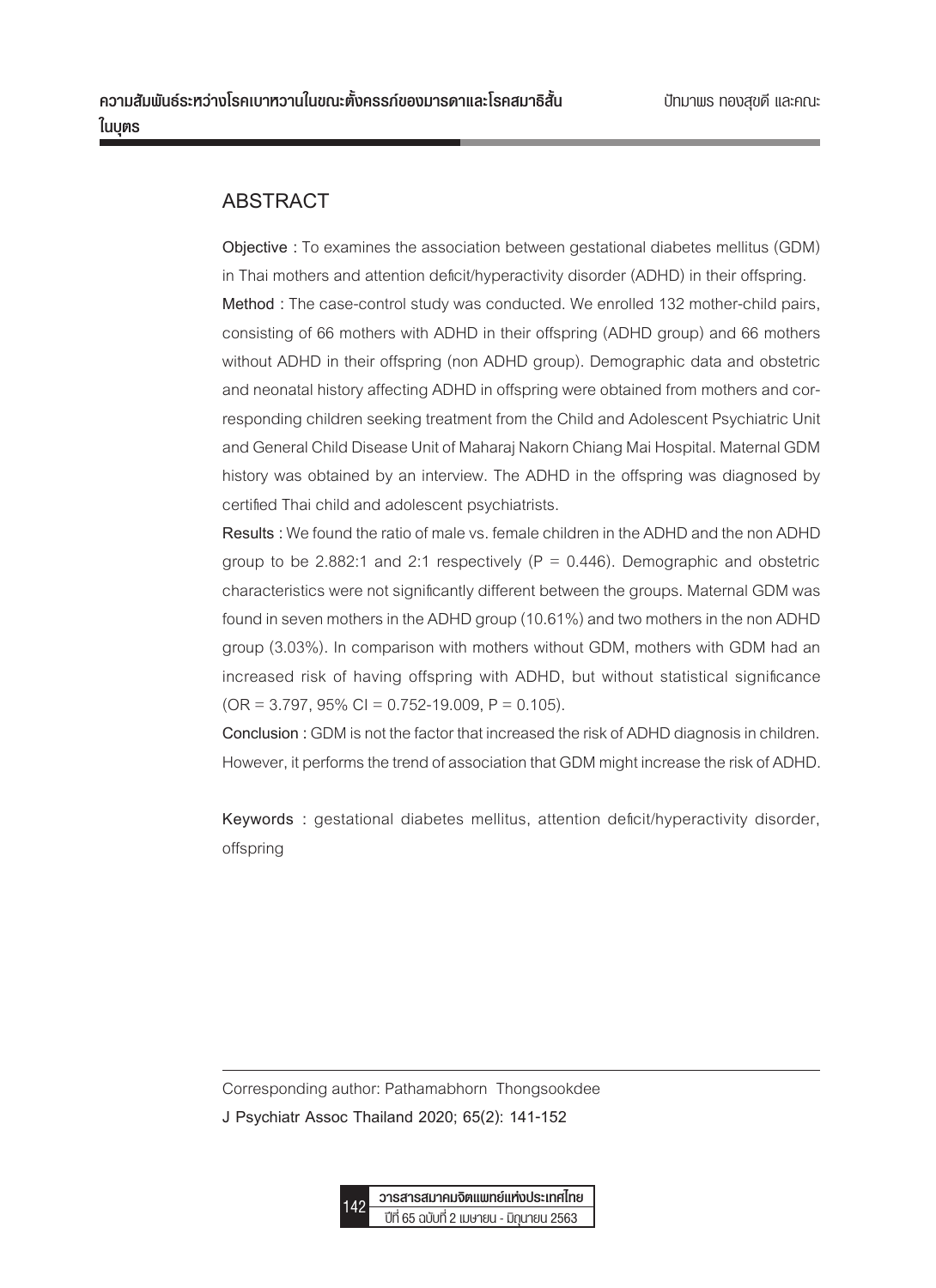**Introduction**

Attention Deficit/Hyperactivity Disorder (ADHD) is one of the neurodevelopmental disorders that can be found in children. This disorder can be diagnosed from childhood and can continue into adulthood. Children with ADHD may face problems with inattention, impulsivity, and hyperactivity $1-4$ .

The number of ADHD children changes continuously. A survey by the American Psychiatric Association used the Diagnostic and Statistical Manual of Mental Disorders, Fifth Edition (DSM-5) criteria<sup>5</sup> to determine that five percent of children in the world have ADHD, and this has tended to increase<sup>6</sup>. .

In Thailand, one survey found four to five percent of primary students suffer from ADHD, which conformed to the survey results in the United States $7-8$ .

The causes of this disorder are quite complicated because of factors related to genetics and the environment<sup>9-16</sup>. There are several obstetric and neonatal risk factors for ADHD. One of the risk factors mentioned leading to ADHD is gestational diabetes mellitus (GDM) that develops in the second or third trimester<sup>17</sup>. The prevalence of GDM among Thai citizens has increased in recent years<sup>18</sup>. Likewise, the development of GDM coincides with a period of rapid fetal brain development and may increase risk of neurodevelopmental disorders in offspring<sup>19-20</sup>. Some reviews and theories were mentioned in the mechanisms of the relationship between gestational diabetes mellitus and ADHD

in children. The first is GDM causes inflammation in the uterus while pregnant, which may lead to neurodevelopmental diseases in the child $^{21}$ . The second is that epigenetic change<sup>22-23</sup> can lead to impairment in anatomical and psychological brain development processes. The results from a few studies which have examined GDM affects deficits in fine and gross motor skills $^{24}$ , lower verbal intelligence quotient  $\left( \text{IQ} \right)$ <sup>25</sup> and greater inattention and hyperactivity $24$ . However, it was inconclusive because Daraki et al<sup>26</sup> found GDM was not associated with ADHD. Besides, there were a few studies in this field and no any study in Thailand. We were also interested GDM increases the risk of ADHD diagnosis in offspring.

## **Material and Methods**

This is a case-controlled study and was approved by the Research Ethics Committee Faculty of Medicine, Chiang Mai University (Research ID: 5076/Study Code: PSY-2560-05076). All mothers included in this study gave informed consent before participating.

## **1. Participants**

Participants included mothers and their children between the ages of 4-17 years old who had been diagnosed with ADHD in the medical records of the child and adolescent psychiatrists at the Child and Adolescent Psychiatric Unit, Maharaj Nakorn Chiang Mai Hospital. They used the Diagnostic and Statistical Manual of Mental Disorders, Fourth Edition, Text Revision (DSM-IV-TR) and DSM-5 international diagnosis systems for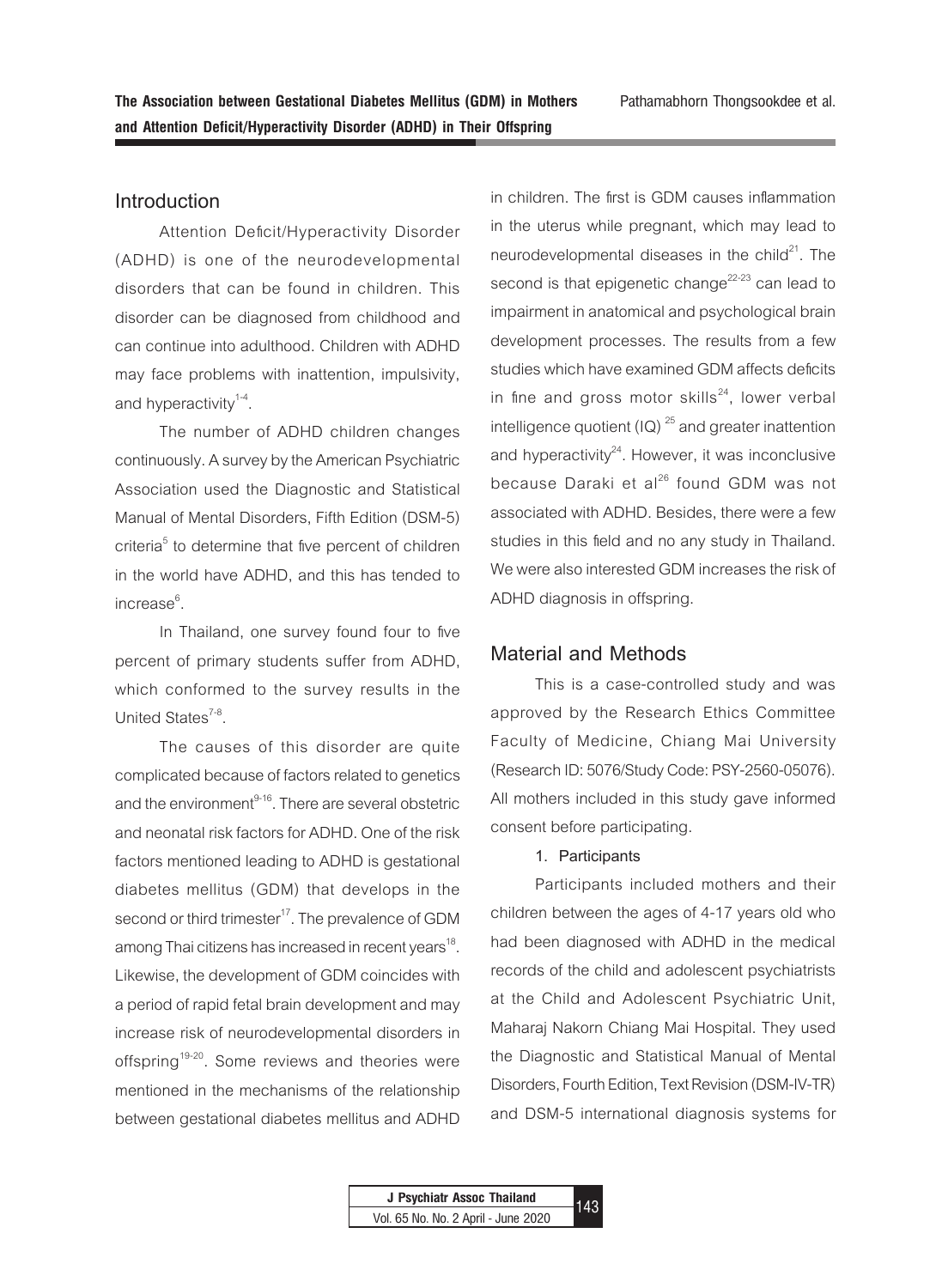diagnosis. Another group was mothers and their children of the same age who were never diagnosed as ADHD. They were patients at the Children's General Unit (All children in the latter group had not any underlying disease. Those were healthy and came for follow-up upper respiratory tract infection and acute gastroenteritis). The total number of participants was 134. We selected all participants who came to the hospital between January and August 2016.

The inclusion criterion consists of; (1) the participants understood the Thai language and were the birth mother of the child; (2) the mother's gestational diabetes mellitus had to be diagnosed using the International Association of the Diabetes and Pregnancy Study Groups criteria (IADPSG) two-step method during the pregnancy (which is when 50-g glucose and 100-g, 3-hour oral glucose

tolerance tests are both positive); and (3) all children with ADHD had to be taking medication for their ADHD.

The exclusion criterion consists of; (1) participants being unable to communicate in Thai language; (2) the mother participating in the research having had diabetes before pregnancy (Excluding 1 participant because the mother was diagnosed with); and (3) mothers having children diagnosed with Autism Spectrum Disorder (ASD), intellectual disability (ID), learning disability (LD), or central nervous system diseases (excluding one participant because the child had epilepsy). The last criterion was collected from medical records.

From both the historical data and current clinic patients, we compiled a total number of 132 mothers willing to attend the study (Figure 1).



**Figure 1** Participant Enrolment, Exclusion, and Inclusion in the Data Analysis.

### **2. Clinical Variables**

Data collection consisted of four parts.

Part 1: Sociodemographic data, including hometown, educational level, ethnicity, nationality,

marital status, occupation, child gender, primary caregiver, mother's age, and child's age. (questionnaire)

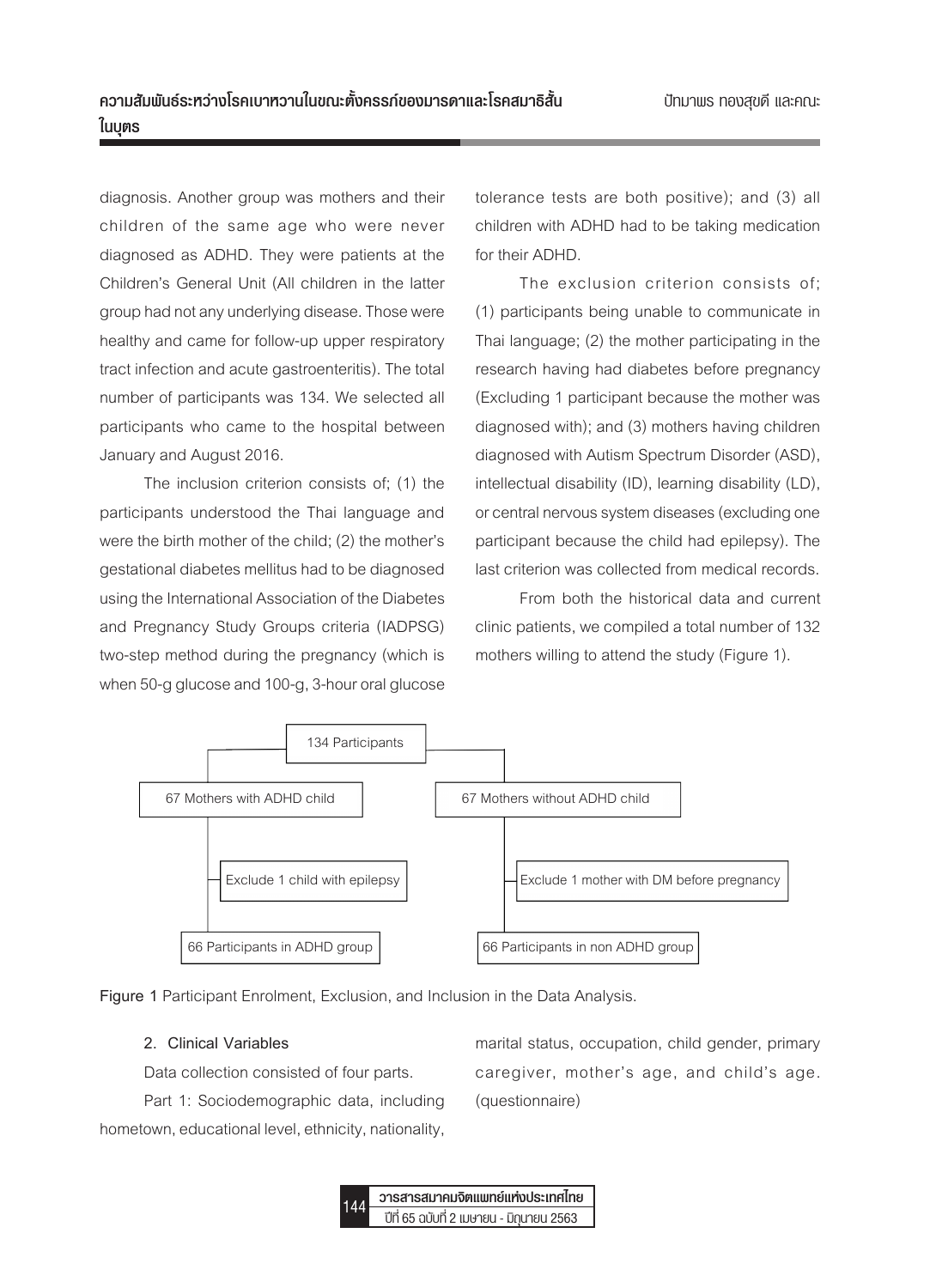Part 2: Obstetric and neonatal history, consisting of body mass index (BMI) (weight and height) at pregnancy period, mother's age before pregnancy, history of smoking and alcohol drinking during pregnancy (yes or no), gestational age (weeks), birth weight (grams), type of delivery (normal delivery, assisted delivery and Caesarean section), and period of time (months) the child was breastfed. (questionnaire)

Part 3: Gestational diabetes mellitus interviewing, which consisted of being diabetic while pregnant and treatment for diabetes during pregnancy? The researcher asked "During pregnancy at about 6-7 months, were blood glucose levels monitored by the method of drinking or swallowing sugar? Were there any abnormalities?" In Thailand, we use the "two-step method" to screen and diagnose such states (17). We examine the 'yes' result from the mother by management checking (Pregnant women who had GDM diagnosis were checked the blood glucose level in every visit until delivery, while healthy pregnant women were not).

Part 4: Swenson, Nolan, and Pelham IV (SNAP-IV) Thai version (Cronbach's alpha = 0.93- 0.96) was used for ADHD screening in children (27). This questionnaire is a 26-item parent and teacher report symptom designed to screen for ADHD symptoms in children. Based on subjective evaluation, each item is rated as 0 (no symptoms), 1 (a little symptom), 2 (moderate symptoms), and 3 (extreme symptoms). There are three symptom dimensions. Each of the three symptom dimensions comprises 8-9 items. There are inattention,

hyperactivity/impulsivity, and oppositional defiant disorder dimensions. The parent cut-offs are 16-14-12 respectively, while the teacher cut-offs are 18-11-8. In this research, only parent cut-offs were used to screen children in 'mothers without ADHD children' group (no positive cut-offs score in any domain).

### **3. Statistical Analysis**

We used the G power program for sample size calculation. We used  $α$  error equal 0.05, power equal 0.8 and odd ratio from recent research (28) equal 2.20. The outcome was 77 participants. In total, we collected 132 participants. All participants were informed about the details and had to provide written consent before participation.

Research analysis was performed using the R Commander Program. For categorical variables, we compared the mothers with ADHD children group with the mothers without ADHD children group using the Chi-square  $\chi^2$  test. For continuous variables, we compared the mean difference between groups using the independent sample t-test.

The association between GDM and ADHD of the child will be shown as a crude odds ratio (OR) with 95% confidence intervals (CIs).

Binary logistic regression analysis was used to evaluate the eight variables mentioned on ADHD in this research; alcohol drinking, birth weight, BMI, duration of breastfeeding, gestational age, GDM in mothers, type of delivery and mother's age before pregnancy. The OR and 95% CIs were used to observe the associations.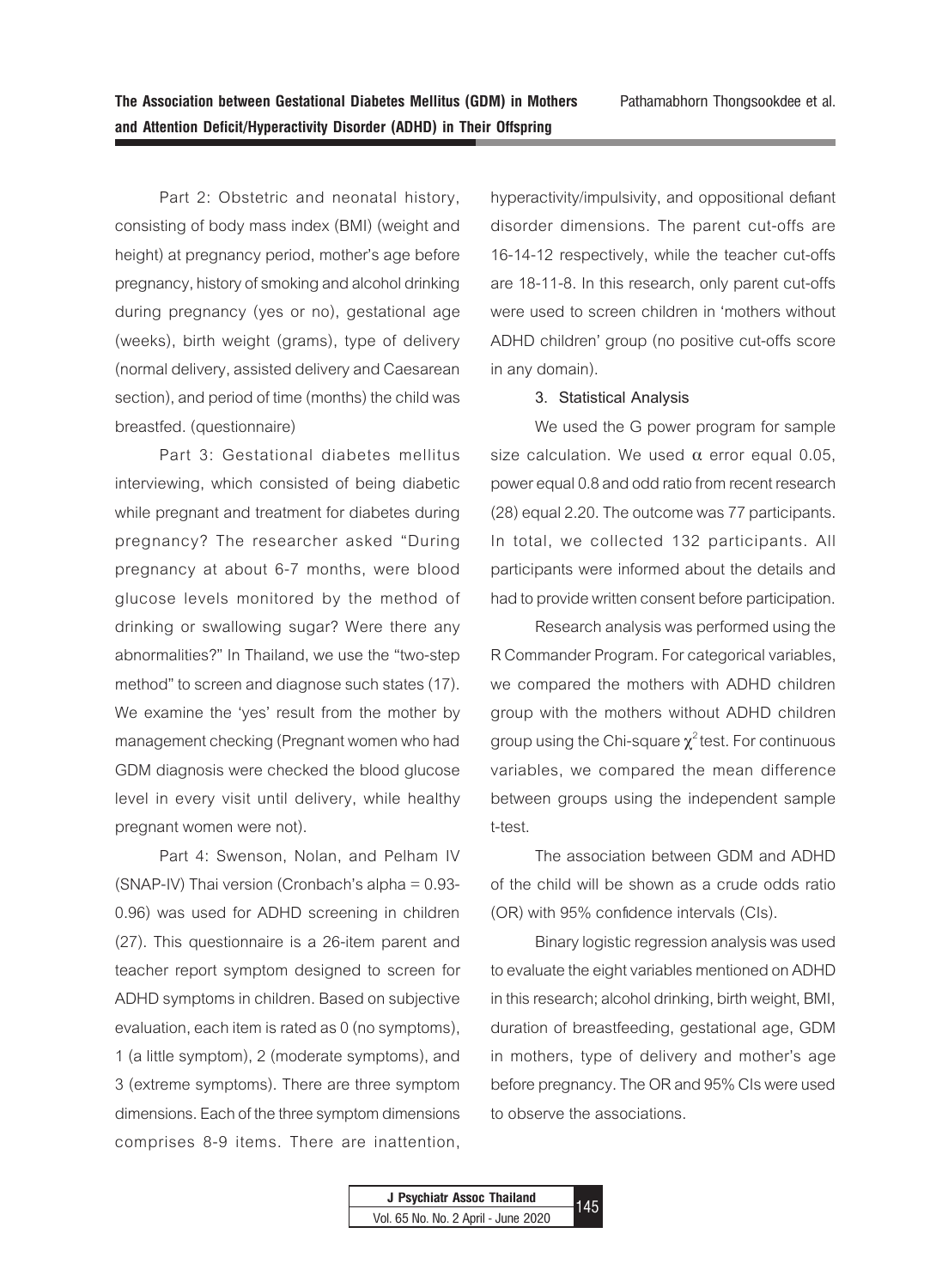## **Results**

## **1. Sociodemographic Data**

132 participants were Thai nationality (not shown in the table) and most of them were located in the north of Thailand (90.9%). The educational level was mostly bachelor's degree or higher (66.7%). Almost all participants were of Thai ethnicity (97.72%), and in both groups, there were more male children than female children, at 2.88:1 and 2:1 respectively. The primary caregiver to the children was the mother (95.42%), and there was no significant difference in the age of participating mothers and children between the two groups (Table 1).

**Table 1** Sociodemographic Data of Mother with ADHD Child (ADHD) Group and Without ADHD Child (Non-ADHD) Group

|                             | <b>ADHD</b> | Non ADHD |          |             |
|-----------------------------|-------------|----------|----------|-------------|
| Sociodemographic data       | n (%)       | n (%)    | $\chi^2$ | P-value     |
| Hometown                    | 66(50)      | 66(50)   | 0.51     | 0.89        |
| Capital                     | 4(57.1)     | 3(42.9)  |          |             |
| Central                     | 1(50)       | 1(50)    |          |             |
| North                       | 59(49.2)    | 61(50.8) |          |             |
| Northeast                   | 2(66.7)     | 1(33.3)  |          |             |
| Education                   | 66(50)      | 66(50)   | 6.34     | 0.27        |
| <b>No</b>                   | 1(100)      | O(0)     |          |             |
| Primary                     | 3(37.5)     | 5(62.5)  |          |             |
| Secondary                   | 12(63.2)    | 7(36.8)  |          |             |
| Vocational                  | 5(31.2)     | 11(68.8) |          |             |
| Undergraduate               | 36(54.5)    | 30(45.5) |          |             |
| Higher                      | 9(40.9)     | 13(59.1) |          |             |
| Ethnicity                   | 66(50)      | 66(50)   | 0.34     | $\mathbf 1$ |
| Thai                        | 64(49.6)    | 65(50.4) |          |             |
| Others                      | 2(66.7)     | 1(33.3)  |          |             |
| Marital status              | 66(50)      | 66(50)   | 3.21     | 0.54        |
| Single                      | 6(75)       | 2(25)    |          |             |
| Married                     | 49(47.1)    | 55(52.9) |          |             |
| <b>Divorce</b>              | 7(58.3)     | 5(41.7)  |          |             |
| Widow                       | 2(40)       | 3(60)    |          |             |
| Separate                    | 2(66.7)     | 1(33.3)  |          |             |
| Occupation                  | 66(50)      | 66(50)   | 7.14     | 0.41        |
| <b>No</b>                   | 3(42.9)     | 4(57.1)  |          |             |
| Labor                       | 14(53.8)    | 12(46.2) |          |             |
| Government/State enterprise | 18(42.9)    | 24(57.1) |          |             |
| Agriculture                 | O(0)        | 1(100)   |          |             |
| Employee                    | 3(50)       | 3(50)    |          |             |
| Private business            | 21(63.6)    | 12(36.4) |          |             |
| Others                      | 6(37.5)     | 10(62.5) |          |             |

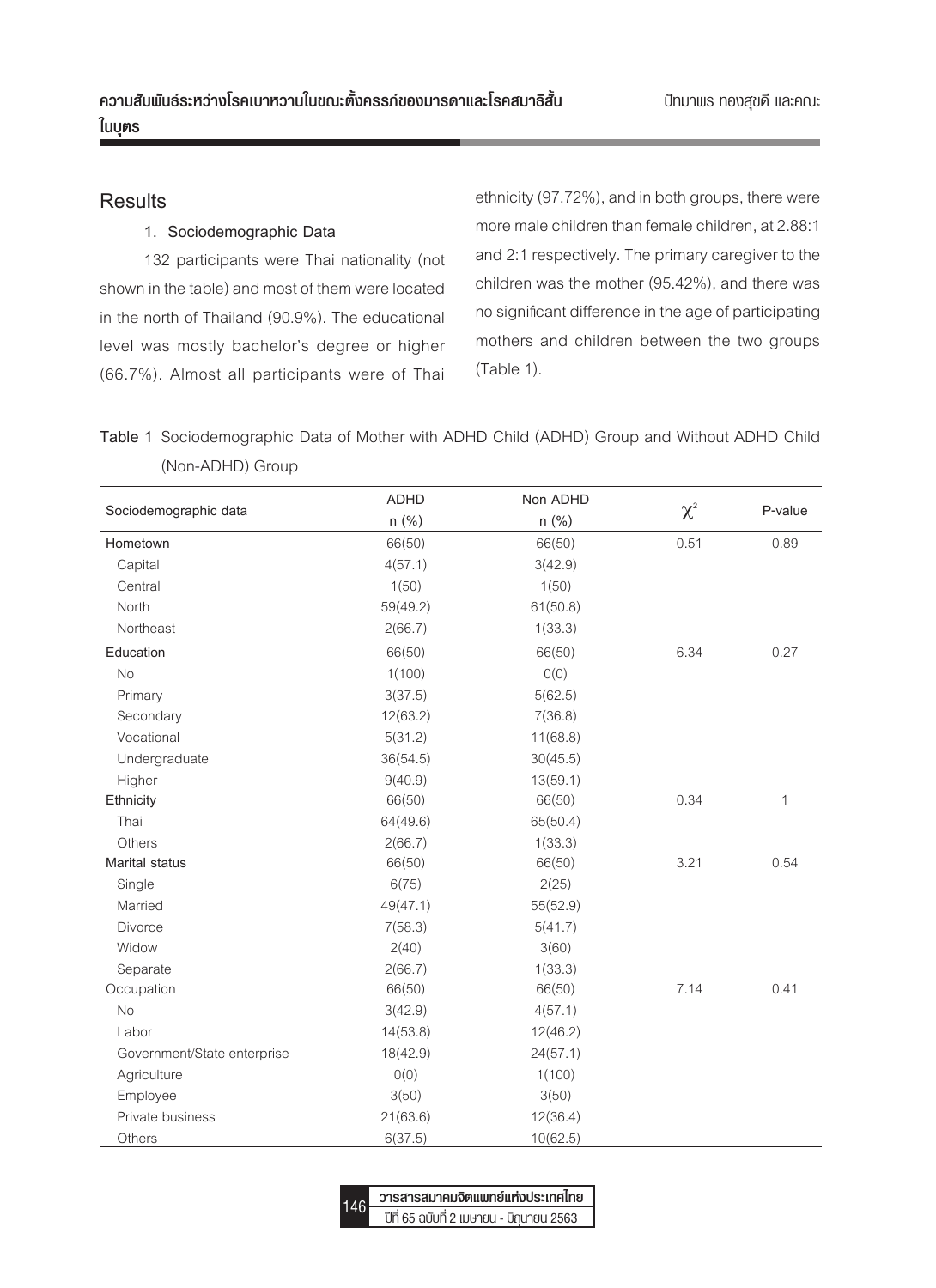| Sociodemographic data | <b>ADHD</b><br>$n$ (%) | Non ADHD<br>$n$ (%) | $\chi^{\scriptscriptstyle 2}$ | P-value |
|-----------------------|------------------------|---------------------|-------------------------------|---------|
| Child's gender        | 66(50)                 | 66(50)              | 0.91                          |         |
| Male                  | 49(52.7)               | 44(47.3)            |                               |         |
| Female                | 17(43.6)               | 22(56.4)            |                               |         |
| Caregiver             | 66(50.4)               | 65(49.6)            | 0.0003                        |         |
| Mother                | 63(47.7)               | 62(47)              |                               |         |
| Other                 | 3(2.3)                 | 3(2.3)              |                               |         |
|                       | Mean (SD)              | Mean (SD)           | Mean difference               | P-value |
| Mother's age          | 39.26 (6.32)           | 40.02 (6.35)        | 0.76                          | 0.49    |
| Child's Age           | 9.55(3.05)             | 9.80(3.36)          | 0.26                          | 0.65    |

**Table 1** Sociodemographic Data of Mother with ADHD Child (ADHD) Group and Without ADHD Child (Non-ADHD) Group (cont.)

### **2. Obstetric and Neonatal History**

The mothers in this research did not smoke (100%) or drink alcohol while pregnant (99.24%). Most children were born at the gestational age of more than 35 weeks (86.89%) and had birth weights of more than 2500 grams (90%). The

delivery type was usually by Caesarian section (50.38%) and natural births (40.46%). The mother's age during pregnancy, BMI before pregnancy, and breastfeeding period in both groups were not significantly different (Table 2).

**Table 2** Obstetric and Neonatal History of Mother with ADHD Child (ADHD) Group and Without ADHD Child (Non-ADHD) Group

| Obstetric and neonatal history    | ADHD $n$ $%$ ) | Non ADHD n (%) | $X^2$           | P-value |
|-----------------------------------|----------------|----------------|-----------------|---------|
| Alcohol drinking during pregnancy | 66(50.4)       | 65(49.6)       | 0.99            | 1       |
| Yes                               | 1(100)         | O(0)           |                 |         |
| No                                | 65(50)         | 65(50)         |                 |         |
| Gestational age (weeks)           | 59(50)         | 63(50)         | 1.47            | 0.29    |
| < 35                              | 10(62.5)       | 6(37.5)        |                 |         |
| 35 and more                       | 49(46.2)       | 57(53.8)       |                 |         |
| Birth weight $(g)$                | 66(50.8)       | 64(49.2)       | 4.16            | 0.30    |
| ELBW (< 1000)                     | 2(100)         | O(0)           |                 |         |
| VLBW (1000-<1500)                 | 2(100)         | 0(0)           |                 |         |
| LBW (1500-<2500)                  | 5(55.6)        | 4(44.4)        |                 |         |
| Normal (>2500)                    | 57(48.7)       | 60(51.3)       |                 |         |
| Types of delivery                 | 66(50.4)       | 65(49.6)       | 1.04            | 0.59    |
| Normal delivery                   | 25(47.2)       | 28(52.8)       |                 |         |
| Assisted (forceps or vacuum)      | 5(41.7)        | 7(58.3)        |                 |         |
| Cesarean                          | 36(54.5)       | 30(45.5)       |                 |         |
|                                   | Mean (SD)      | Mean (SD)      | Mean difference | P-Value |
| Mother's age before pregnancy     | 28.97 (5.09)   | 29.68 (5.65)   | 0.71            | 0.45    |
| Mother's BMI before pregnancy     | 20.39 (3.43)   | 20.77 (3.36)   | 0.38            | 0.53    |
| Breastfeeding (months)            | 6.46(6.00)     | 6.80(7.30)     | 0.14            | 0.77    |

| J Psychiatr Assoc Thailand          |  |
|-------------------------------------|--|
| Vol. 65 No. No. 2 April - June 2020 |  |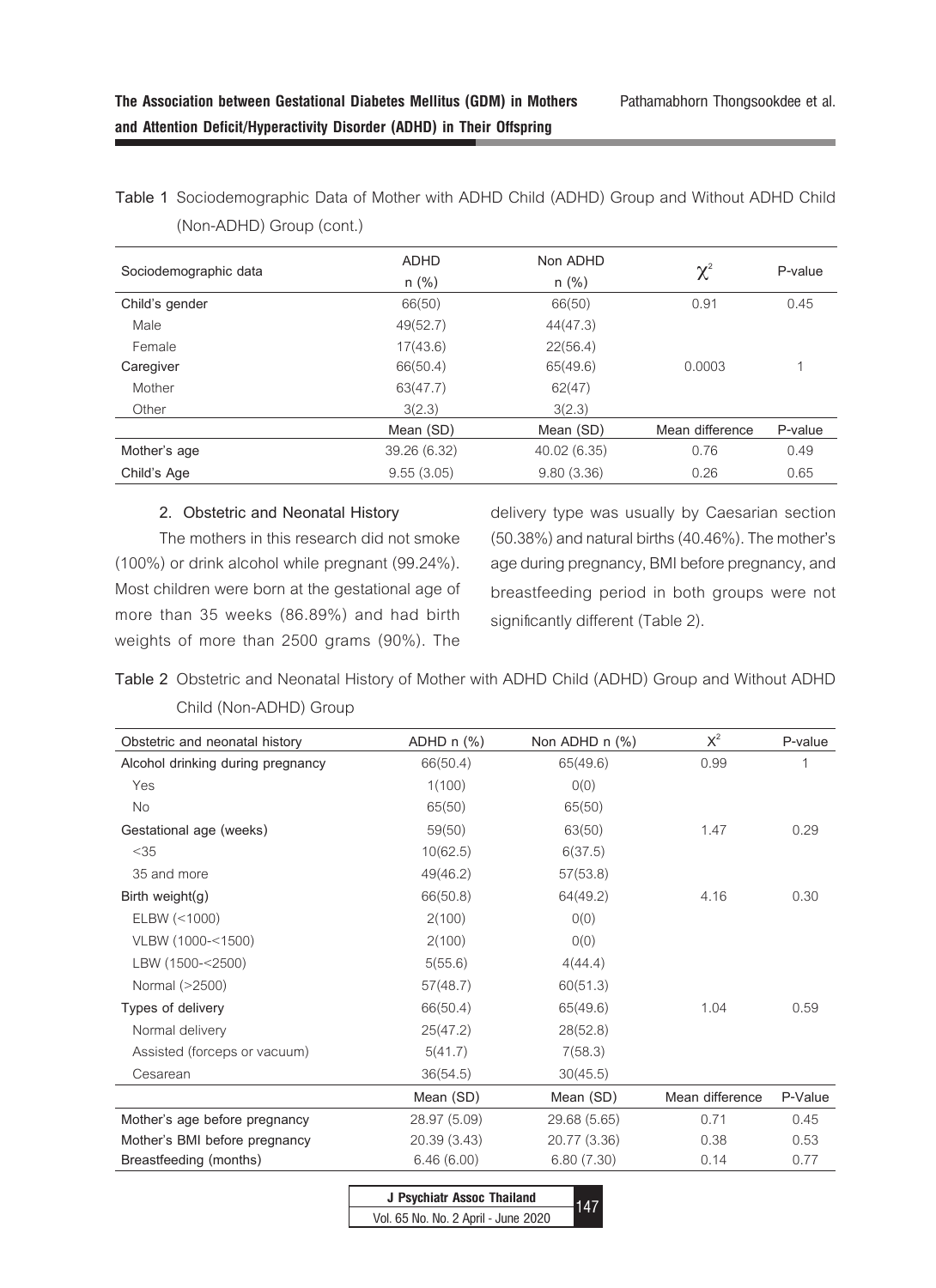# **3. Association between GDM in Mothers and ADHD in Their Offspring**

We interviewed all 132 mothers about GDM. In the mothers with ADHD children group, seven mothers had GDM while pregnant, while in the mothers without ADHD children group, two mothers had GDM while pregnant. When comparing the risk of mothers with GDM having a child with ADHD, there was a greater risk than those mothers with GDM, but with no association (crude  $OR = 3.76$ , 95% CI=0.68-38.53, p=0.17).

Based on the univariate analyses to evaluate obstetric and neonatal history, no factors were significantly associated with ADHD in this research (Table 3).

The multivariate logistic regression analysis was conducted to identify obstetric and neonatal factors predicting ADHD. No variables were significantly associated with ADHD. Yet, GDM was the factor which correlated more than the others  $(OR = 3.78, 95\% \text{ Cl} = 0.69\text{-}20.60, p = 0.10)$ (Table 3).

|                              | Model 1 |            |                  | Model 2 |          |            |                  |         |
|------------------------------|---------|------------|------------------|---------|----------|------------|------------------|---------|
| Variables                    | $\beta$ | $SE \beta$ | Adjust OR        | P-Value | β        | SE $\beta$ | Adjust OR        | P-Value |
|                              |         |            | (95%CI)          |         |          |            | $(95\%CI)$       |         |
| Low birth weight (reference  | $-0.86$ | 0.63       | 0.42             | 0.17    | $-0.85$  | 0.75       | 0.38             | 0.20    |
| group: normal birth weight)  |         |            | $(0.12 - 1.45)$  |         |          |            | $(0.09 - 1.70)$  |         |
| Mother's BMI before          | $-0.03$ | 0.05       | 0.97             | 0.53    | $-0.04$  | 0.06       | 0.96             | 0.55    |
| pregnancy                    |         |            | $(0.87 - 1.07)$  |         |          |            | $(0.85 - 1.089)$ |         |
| Duration of breastfeeding    | $-0.01$ | 0.03       | 0.99             | 0.77    | $-0.004$ | 0.03       | 1.00             | 0.88    |
|                              |         |            | $(0.94 - 1.05)$  |         |          |            | $(0.94 - 1.05)$  |         |
| Low gestational age          | $-0.66$ | 0.55       | 0.52             | 0.23    | $-0.25$  | 0.65       | 0.93             | 0.92    |
| (reference group: <35 weeks) |         |            | $(0.18 - 1.52)$  |         |          |            | $(0.24 - 3.54)$  |         |
| <b>GDM</b>                   | 1.33    | 0.82       | 3.80             | 0.13    | 1.35     | 0.87       | 3.78             | 0.10    |
|                              |         |            | $(0.75 - 19.01)$ |         |          |            | $(0.69 - 20.60)$ |         |
| Type of delivery (reference  | 0.34    | 0.35       | 1.40             | 0.34    | 0.29     | 0.39       | 1.39             | 0.40    |
| group: Cesarian section)     |         |            | $(0.70 - 2.78)$  |         |          |            | $(0.65 - 2.97)$  |         |
| Mother's age before          | $-0.03$ | 0.03       | 0.98             | 0.45    | $-0.04$  | 0.04       | 0.97             | 0.34    |
| pregnancy                    |         |            | $(0.91 - 1.04)$  |         |          |            | $(0.90 - 1.04)$  |         |

**Table 3** Binary Logistic Regression Model to Determine the Obstetric and Neonatal History Mentioned to Affect ADHD

Model 1: univariate logistic regression model

Model 2: multivariate logistic regression model adjusted for all variables in table 3 (all variables was mentioned in recent studies that affect ADHD)

ADHD = attention deficit/hyperactivity disorder, GDM = gestational diabetes mellitus

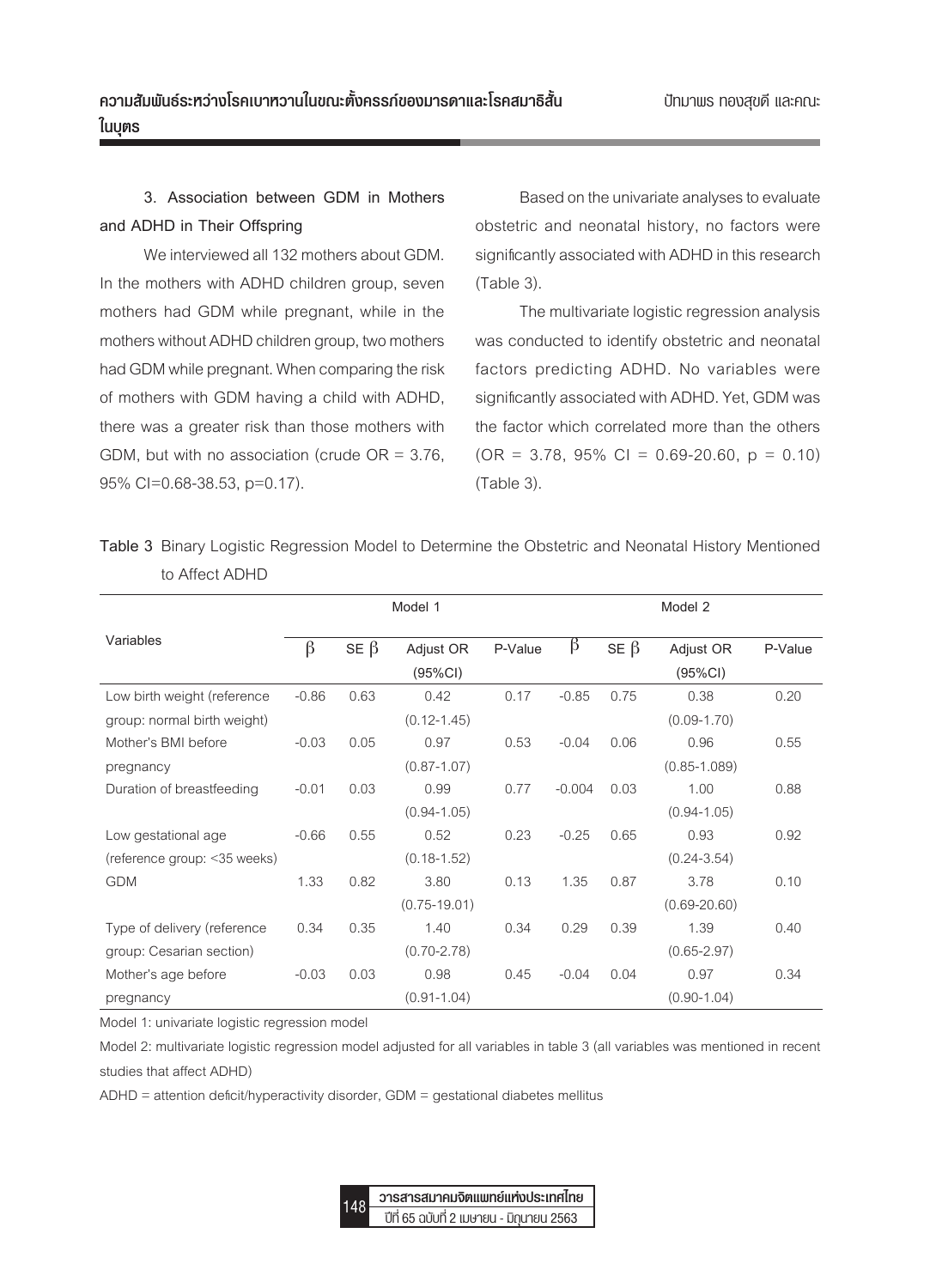## **Discussions**

The current study examined whether maternal GDM heightens the risk of ADHD diagnosis at ages 4-17 years. To our knowledge, this research was the first to study the association between maternal GDM and ADHD in offspring in Thailand. In our research, prevalence of GDM in the ADHD group was 10.6% and 3.03% in the non-ADHD group. Comparing with the recent study<sup>28</sup>, the former group was much more than those (the latter group was equal). However, we found no association between mother and child with ADHD. This might represent a difference between factors of interest. Previous studies have focused on ADHD symptoms which were assessed by testing, while this study focused on ADHD diagnosis by criteria from DSM-IV-TR (45 patients) and DSM-5 (22 patients) only. This is new research that indicates that the association between GDM and ADHD diagnosis was different from GDM and ADHD symptoms.

Few studies have focused on GDM and ADHD in offspring. Ornoy et  $al<sup>24</sup>$  study in Tel Aviv, Israel, found that mothers being diabetic before and during pregnancy affected Inattention in children. Nomura et al $^{29}$  found that being diabetic during pregnancy had a two-fold increase in the risk of the child having ADHD symptoms. Schmitt et al<sup>28</sup> in Germany found that gestational diabetes mellitus was significantly related to the risk of ADHD diagnosis in children. But this diagnosis in this study used the criteria of ICD-10 version corresponding with the criteria of DSM-IV revision.

ICD- 10 criteria did not require for impair social functioning for diagnosis (30). It was easier to code ADHD than the DSM system. That could recruit a lot of the ADHD population in their research. Conversely, Daraki et al<sup>26</sup> in Greece found that gestational diabetes mellitus did not affect ADHD symptom in children because of confounding factors that they could not determine in their research

GDM diagnosis in each country was different (18). In Thailand, this method showed the low prevalence of GDM comparing other methods $^{31}$ . That may be another reason that we could not find the association between the interested factors.

While we tried to seek other factors that may be associated with ADHD in offspring, we were unable to do so despite collecting data that relates to those factors. This is probably since the study population in this research was small when compared with previous studies.

There are strengths in this research. ADHD among the participants of this research was diagnosed by the child and adolescent psychiatrists certified by the Thai Royal College of Psychiatrists and were based on DSM-IV and DSM-V which are the international diagnostic criteria widely used by psychiatrists.

Our study also has limitations. First, every participant had Thai nationality and almost all had Thai ethnicity, meaning the research cannot be generalized for other populations. Second, we did not collect the ADHD symptom or diagnosis in the mother because we cannot accurately assess the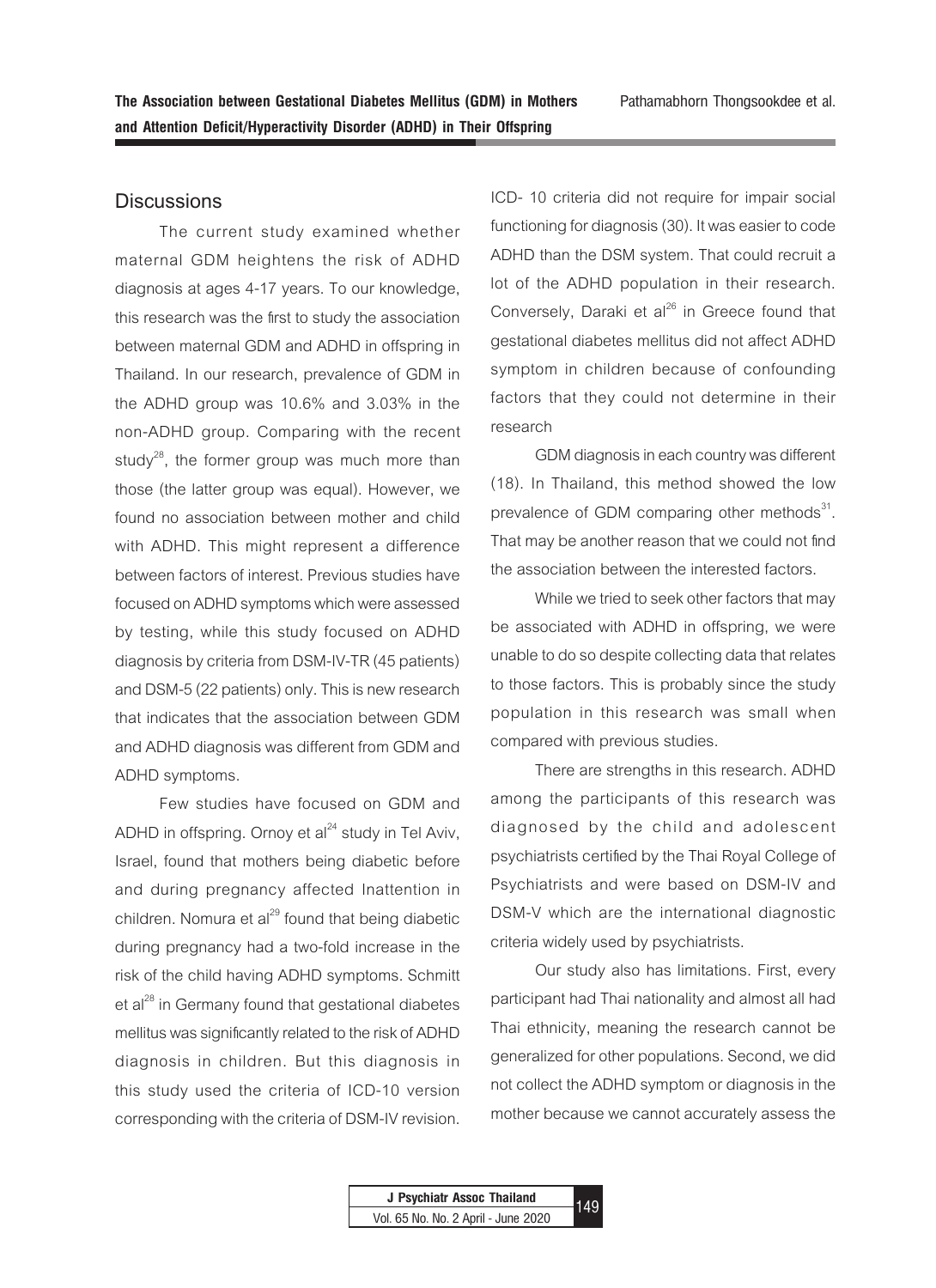ADHD history, we might miss the genetic influence. Third, the test used to divide the non-ADHD group was a screening test. So, we might have missed the data of children who had an ADHD diagnosis but had not yet been to see the doctor. Finally, a recall bias of GDM diagnosis from mother could have occurred. They might feel guilty as if they were the cause of ADHD in their child and gave the GDM data incorrectly

Although the results of this research showed no association between GDM and ADHD, it performs the trend of association that GDM might increase the risk of ADHD. Future studies should be done with a prospective study, a larger sample population and understanding the mechanisms between GDM and ADHD.

## **Conclusions**

GDM was not associated with ADHD diagnosis in children. ADHD can occur from many factors, but the relationship which was found in this study showed the tendency for this factor to lead to ADHD. So, we need to increase the study in terms of the number of sample groups in the research of the Thai population or in other Asian countries to understand the importance of mentioned factors affecting ADHD in children.

# **Acknowledgment**

The authors would like to thank and acknowledge all the staff members in the Maharaj Nakorn Chiang Mai Hospital who were involved in recruitment and assessments, and all participants in the study for their contributions.

This research was supported by the Faculty of Medicine, Chiang Mai University, Chiang Mai, Thailand. Research Found, grant no. 081-2561 There is no conflict of interest.

# **References**

- 1. Faraone SV. Report from the  $4<sup>th</sup>$  international meeting of the attention deficit hyperactivity disorder molecular genetics network. Am J Med Genet B Neuropsychiatr Genet 2003; 121B: 55-9.
- 2. Larson K, Russ SA, Kahn RS, Halfon N. Patterns of comorbidity, functioning, and service use for US children with ADHD, 2007. Pediatrics 2011; 127: 462-70.
- 3. Pastor PN, Reuben CA. Diagnosed attention deficit hyperactivity disorder and learning disability: United States, 2004-2006. Vital Health Stat 10 2008; 237: 1-14.
- 4. Strine TW, Lesesne CA, Okoro CA, McGuire LC, Chapman DP, Balluz LS, et al. Emotional and behavioral difficulties and impairments in everyday functioning among children with a history of attention-deficit/hyperactivity disorder. Prev Chronic Dis 2006; 3: 1-10.
- 5. American Psychiatric Association. Diagnostic and Statistical Manual of Mental Disorders.  $5<sup>th</sup>$ edition. Arlington: American Psychiatric Publishing; 2013.
- 6. Polanczyk G, Lima MS, Horta BL, Biederman J, Rohde LA. The worldwide prevalence of ADHD: a systematic review and metaregression analysis. Am J Psychiatry 2007; 164: 942-48.

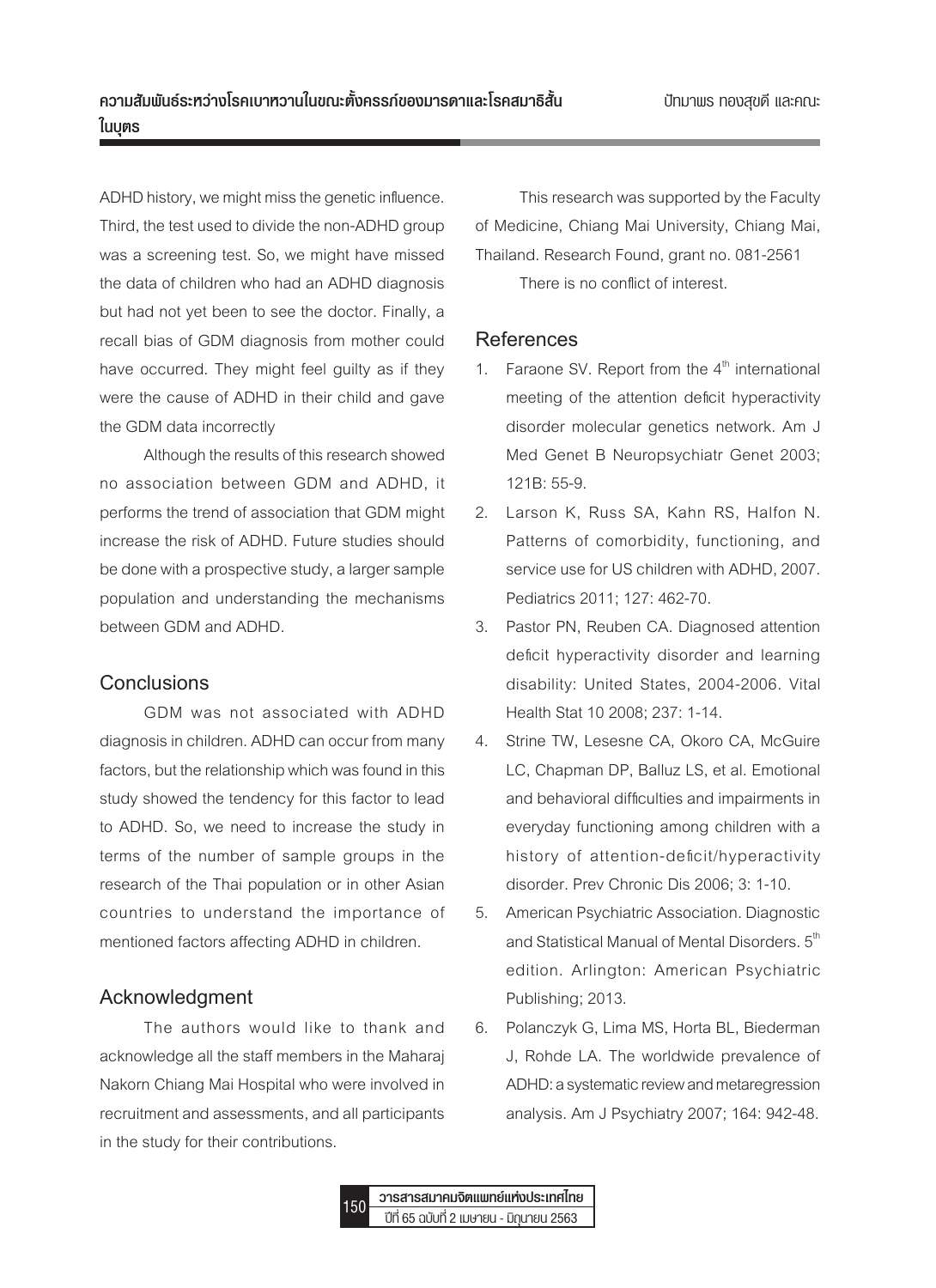- 7. Benjasuwantep B, Ruangdaraganon N, Visudhiphan P. Prevalence and clinical characteristics of attention deficit hyperactivity disorder among primary school students in Bangkok. J Med Assoc Thai 2002; 85 (Suppl 4): 1232-40.
- 8. Division of Medical Record Siriraj Hospital & Mahidol University. Statistical report 2014: Siriraj Hospital. Bangkok: Division of Medical Record Siriraj Hospital. Bangkok, 2014.
- 9. Curran EA, Cryan JF, Kenny LC, Dinan TG, Kearney PM, Khashan AS. Obstetrical Mode of Delivery and Childhood Behavior and Psychological Development in a British Cohort. J Autism Dev Disord 2016; 46: 603-14.
- 10. Curran EA, Khashan AS, Dalman C, Kenny LC, Cryan JF, Dinan TG, et al. Obstetric mode of delivery and attention-deficit/hyperactivity disorder: a sibling-matched study. Int J Epidemiol 2016; 45: 532-42.
- 11. Curran EA, O'Neill SM, Cryan JF, Kenny LC, Dinan TG, Khashan AS, et al. Research review: Birth by caesarean section and development of autism spectrum disorder and attentiondeficit/hyperactivity disorder: a systematic review and meta-analysis. J Child Psychol Psychiatry 2015; 56: 500-08.
- 12. Instanes JT, Halmoy A, Engeland A, Haavik J, Furu K, Klungsoyr K. Attention-Deficit/ Hyperactivity Disorder in Offspring of Mothers with Inflammatory and Immune System Diseases. Biol Psychiatry 2015; 81: 452-59.
- 13. Jerome L, Segal A, Habinski L. What we know about ADHD and driving risk: a literature review, meta-analysis and critique. J Can Acad Child Adolesc Psychiatry 2006; 15: 105-25.
- 14. Martin A, Volkmar F, editors. Lewis's Child and Adolescent Psychiatry: A Comprehensive Textbook. 4<sup>th</sup> edition. Philadelphia:LWW; 2007
- 15. Serati M, Barkin JL, Orsenigo G, Altamura AC, Buoli M. Research Review: The role of obstetric and neonatal complications in childhood attention deficit and hyperactivity disorder - a systematic review. J Child Psychol Psychiatry 2017; 58: 1290-300.
- 16. Talge NM, Allswede DM, Holzman C. Gestational Age at Term, Delivery Circumstance, and Their Association with Childhood Attention Deficit Hyperactivity Disorder Symptoms. Paediatr Perinat Epidemiol 2016; 30: 171-80.
- 17. Luewan S. Diabetes Mellitus in Pregnancy. 2015 [cited Feb 23,2015]. Available from http://www.med.cmu.ac.th/dept/obgyn/2011/ index.php?option=com\_content&view=article &id=1094:2015-02-23-01-52-19&catid=38& Itemid=480
- 18. Zhu Y, Zhang C. Prevalence of Gestational Diabetes and Risk of Progression to Type 2 Diabetes: a Global Perspective. Current Diab reportsRep 2016; 16: 7.
- 19. Cai S, Qiu A, Broekman BF, Wong EQ, Gluckman PD, Godfrey KM, et al.The Influence of Gestational Diabetes on Neurodevelopment of Children in the First Two Years of Life: A Prospective Study. PLoS One 2016; 11: e0162113.